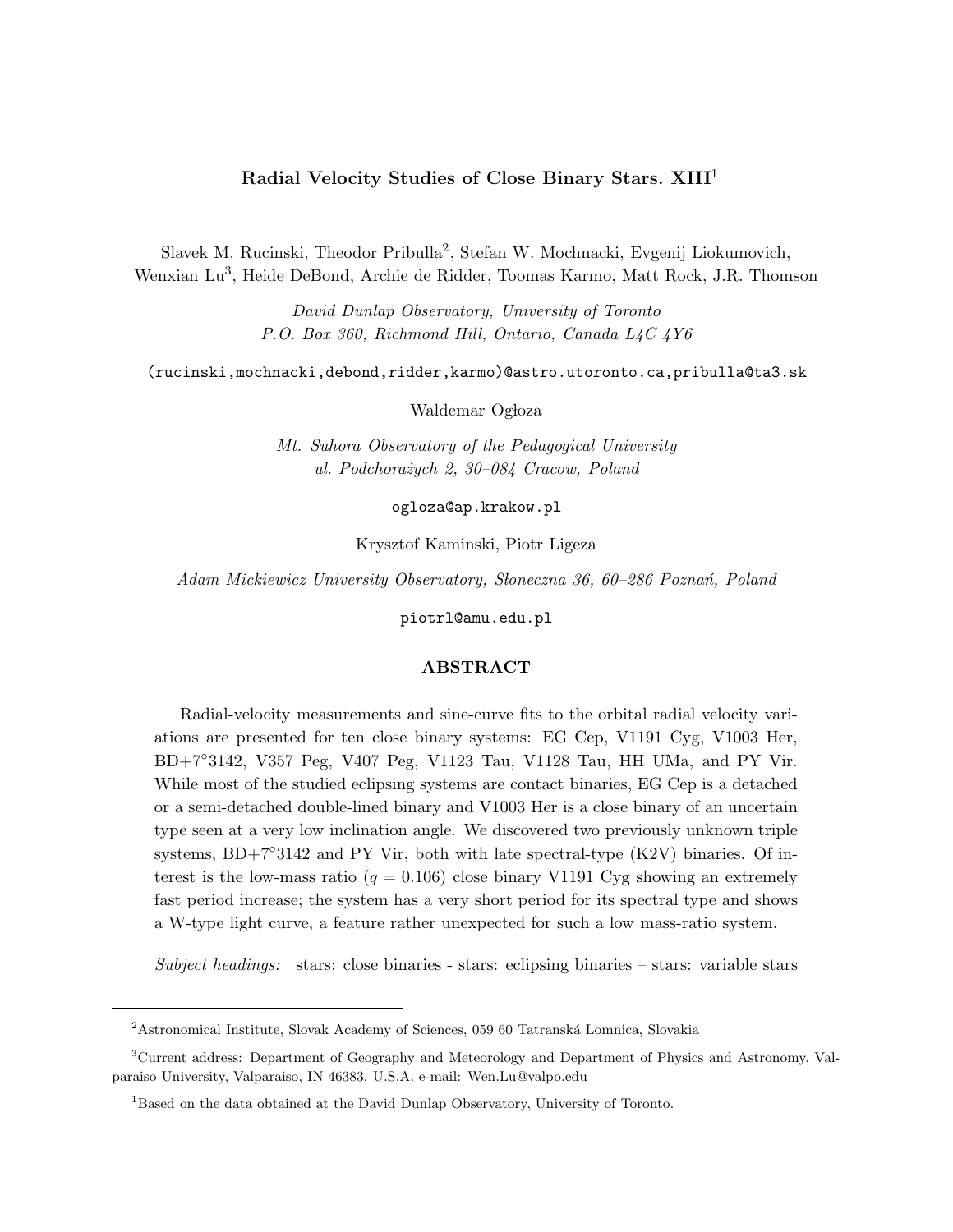This paper is a continuation of the series of papers  $(Papers I - XII)$  of radial-velocity studies of close binary stars and presents data for the twelfth group of ten close binary stars observed at the David Dunlap Observatory. For full references to the previous papers, see the last paper by Pribulla et al. (2007, Paper XII); for technical details and conventions, for preliminary estimates of uncertainties, and for a description of the broadening functions (BFs) technique, see the interim summary paper Rucinski (2002a, Paper VII). The DDO studies use the efficient program of Pych (2004) for removal of cosmic rays from 2-D images.

All data used in the present paper were obtained using the broadening functions extracted from the region of the Mg I triplet at 5184 Å, as in most of the previous papers. In August 2005, a new 2160 lines/mm grating was acquired to replace the previously most frequently used 1800 lines/mm grating which after many years of use lost its efficiency. The new grating markedly improved quality of the observed spectra and of the resulting BFs. Of the reported results, the older grating was used for 1997 observations of V357 Peg, V1123 Tau and V1128 Tau (this star was also briefly observed in 2003); all three stars were later re-observed using the new grating. The radial velocity (hereafter RV) observations reported in this paper have been collected between October 1997 and August 2007. The ranges of dates for individual systems can be found in Table 1. A few additional, low quality spectra of PY Vir, not listed in Table 1, were taken on February 19, 2008.

Selection of the targets in our program remains quasi-random: At a given time, we observe a few dozen close binary systems with periods usually shorter than one day, brighter than  $10 - 11$ magnitude and with declinations  $> -20^\circ$ ; we publish the results in groups of ten systems as soon as reasonable orbital elements are obtained from measurements evenly distributed in orbital phase. For this paper, we selected mostly targets from among fainter Hipparcos discoveries. None of the present targets has a spectroscopic orbit published. V1003 Her and PY Vir have only relatively poor, ground-based photometric data while V1191 Cyg is a rather neglected but – as we describe – a very interesting contact binary.

The radial velocities for the short period binaries reported in this paper were determined by fitting the double rotational profiles, as explained in Pribulla et al. (2006). Similarly as in our previous papers dealing with multiple systems (here the cases of BD+7◦3142 and PY Vir), RV's for the eclipsing pair were obtained after removal of the slowly rotating components (Pribulla et al. 2007).

As in other papers of this series, whenever possible, we estimate spectral types of the program stars using new classification spectra centered at  $4200 \text{ Å}$  or  $4400 \text{ Å}$ . These are compared with the mean  $(B - V)$  color indices usually taken from the Tycho-2 catalog (Høg et al. 2000) and the photometric estimates of the spectral types using the relations of Bessell (1979). In this paper we also made use of infrared colors determined from  $2\mu$  All Sky Survey (Skrutskie et al. 2006, 2MASS). Especially useful is the  $J - K$  color index, which is monotonically rising from the early spectral types to about M0V (Cox 2000). This infrared color is affected relatively less by the interstellar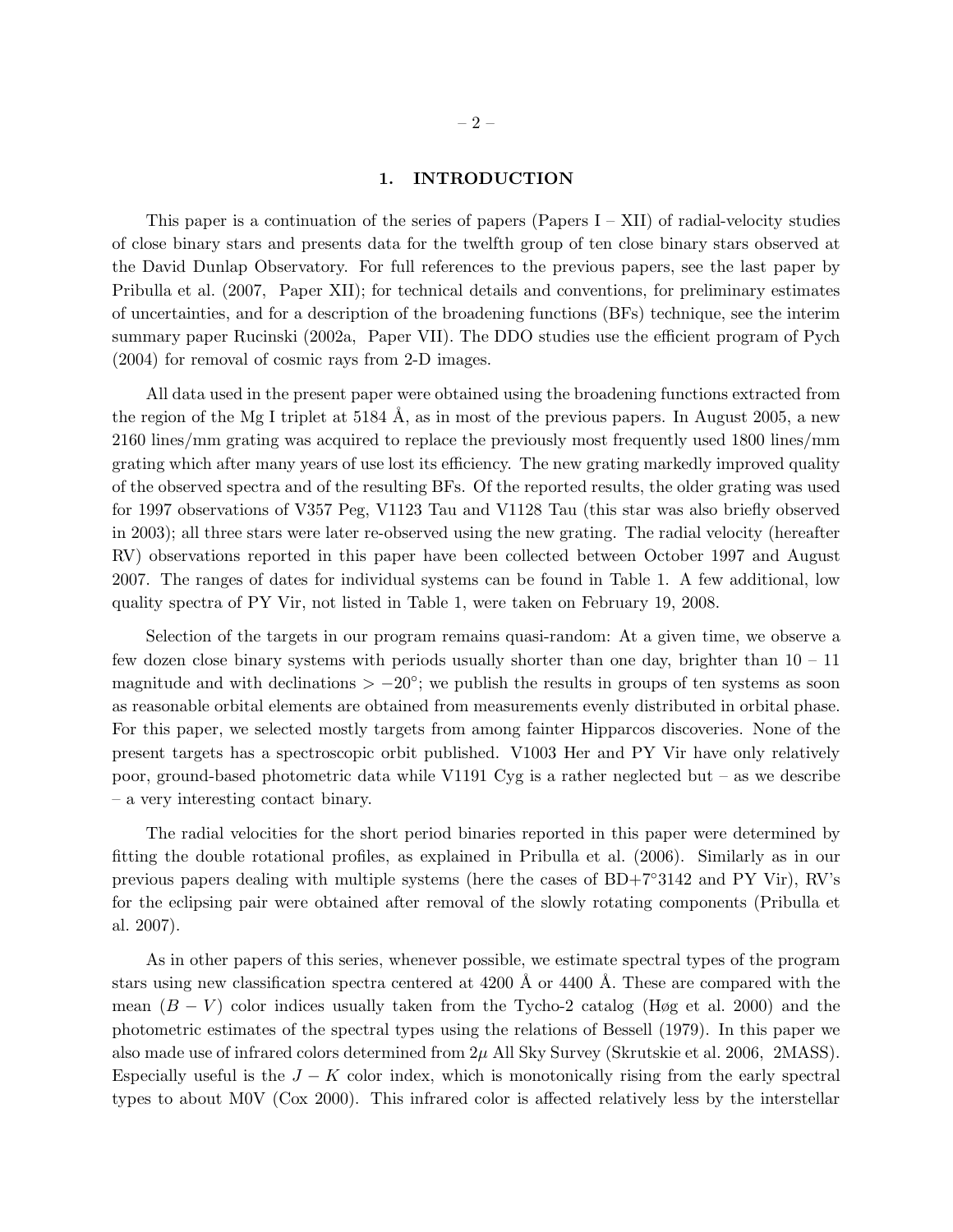absorption than  $B-V$ . Parallaxes cited throughout the paper were adopted from the new reduction of the Hipparcos data (van Leeuwen 2007) which supersede the original reductions (ESA 1997).

This paper is structured in a way similar to that of previous papers, in that most of the data for the observed binaries are in two tables consisting of the RV measurements in Table 1 and of their preliminary sine-curve solutions in Table 2. Radial velocities and the corresponding spectroscopic orbits for all ten systems are shown in phase diagrams in Figures  $1 - 3$ . The measured RV's are listed in Table 1. Only data with full weights were used to compute the orbits; we discarded poorer observations. Table 2 contains also our new spectral classifications of the program objects. Section 2 of the paper contains summaries of previous studies for individual systems and comments on the new data. Examples of BFs of individual systems extracted from spectra observed close to quadratures are shown in Fig. 4.

The data in Table 2 are organized in the same manner as in the previous papers of this series. In addition to the parameters of spectroscopic orbits, the table provides information about the relation between the spectroscopically observed upper conjunction of the more massive component,  $T_0$  (not necessarily the primary eclipse) and the recent photometric determinations of the primary minimum in the form of the  $O - C$  deviations for the number of elapsed periods E. The reference ephemerides were taken from various sources: For V1003 Her, we doubled the Hipparcos period and shifted the instant of the maximum by  $0.25P$ ; for BD+7<sup>°</sup>3142, we took it from the ASAS<sup>2</sup> survey (Pojmanski 2002); for V407 Peg, from Maciejewski et al. (2002) and for PY Vir, from Wils & Dworak (2003). For the rest of the systems, the ephemerides given in the on-line version of "An Atlas O-C diagrams of eclipsing binary stars"<sup>3</sup> (Kreiner 2004) were adopted. Because the on-line ephemerides are frequently updated, we give those used for the computation of the  $O - C$  residuals in the comments to Table 2 (the status as of December 2007). The deeper eclipse in W-type contact binary systems corresponds to the lower conjunction of the more massive component; in such cases the epoch in Table 2 is a half-integer number.

## **2.1. EG Cep**

The variability of EG Cep was discovered by Strohmeier (1958). Photoelectric light curves and their solutions have been presented by several investigators; for references see Erdem et al. (2005). The system shows a  $\beta$  Lyrae-type light curve with minima about 1.0 and 0.3 mag deep. Etzel & Olson (1993) determined the projected rotational velocity of the primary as  $146 \pm 20$  km s<sup>-1</sup>. A photometric analysis of the system was performed by Kaluzny & Semeniuk (1984) who used

<sup>2</sup>http://archive.princeton.edu/∼asas/

<sup>3</sup>http://www.as.wsp.krakow.pl/ephem/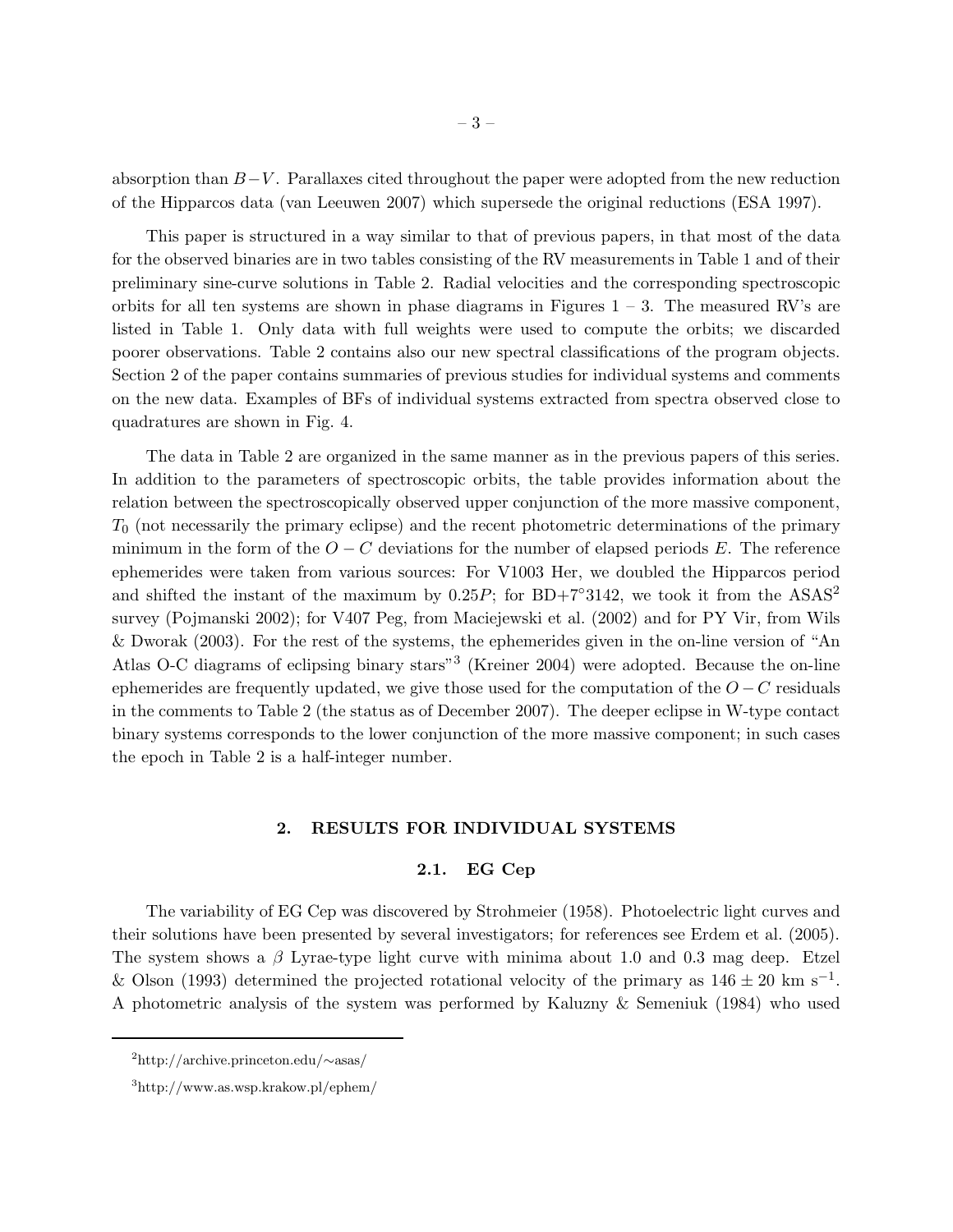a grid search to find the mass ratio  $q_{ph} = 0.45 - 0.50$  and a semi-detached configuration for the system. Chochol et al. (1998) discussed the long-term period change in the system and also arrived at the semi-detached configuration with the less massive component filling its Roche lobe and the mass ratio  $q_{ph} = 0.47$ . The new analysis of Erdem et al. (2005) led to a similar mass ratio. No spectroscopic orbit of the system has been published so far.

In view of discrepancies between the spectroscopic and photometric mass ratios previously noted in our DDO series, it is surprising, but also encouraging, that all photometric investigations have led to a mass ratio close to our spectroscopic value,  $q_{sp} = 0.464(5)$ . This is in spite of the semidetached configuration which has weaker photometric constraints than the contact configuration in the light curve solution. The agreement must result from the high orbital inclination angle,  $\approx 86^{\circ}$ (Chochol et al. 1998) and the presence of the total eclipses.

The intrinsic color of the system was estimated at about  $(B-V)_0 = 0.197$  (Kaluzny & Semeniuk 1984) indicating the spectral type of the primary component of A7. The Tycho-2 color index  $B - V = 0.24$  is consistent with our A7V classification and requires a slight reddening. The  $J - K = 0.19(4)$  color indicates the A9V – F2V spectral type which may reflect the stronger contribution of the secondary component. EG Cep was not included into the Hipparcos astrometric measurements.

# **2.2. V1191 Cyg**

The contact binary V1191 Cyg (GSC 3159-1512,  $V_{max} = 10.82$ ,  $V_{min} = 11.15$ ) was detected by Mayer (1965) while observing the nearby star V1187 Cyg. Since then the system was rather neglected with the only thorough photometric analysis of Pribulla et al. (2005), who found that the orbital period of the system increases at a record rapid (for contact binaries) rate of  $\Delta P/P$  $= 2.12 \, 10^{-6} \, \text{year}^{-1}$ . The system is totally eclipsing so the geometric elements derived through a light curve solution,  $i = 80.4^\circ$ ,  $q = 0.094$  and  $f = 0.46$  were well defined in the solution of Pribulla et al. (2005). The deeper minimum is flat, hence the system was classified as a W-type contact binary. The authors determined  $(B - V) = 0.62$  (uncorrected for the interstellar absorption). No spectroscopic study of the system has been published yet.

We found V1191 Cyg to be a rather difficult spectroscopic target due to its relative faintness, the short orbital period of  $P = 0.3134$  days and the weakness of the Mg I triplet lines. As a solution, we took 129 spectra evenly covering all phases; the extracted BFs were subsequently smoothed in the phase domain (the phase step of 0.02) in the way described before in Rucinski et al. (2005).

The spectroscopic lower conjunction of the more massive component occurs during the primary minimum, hence V1191 Cyg is a W-type system. The spectroscopic mass ratio,  $q_{sp} = 0.107 \pm 0.005$ is consistent with the photometric determination. The system is, however, very unusual: (1) It is of a rather late spectral type for such a small mass ratio; (2) Its mass ratio is unusually small for a W-type system; (3) The orbital period is short for the mid-F spectral type implying smaller, more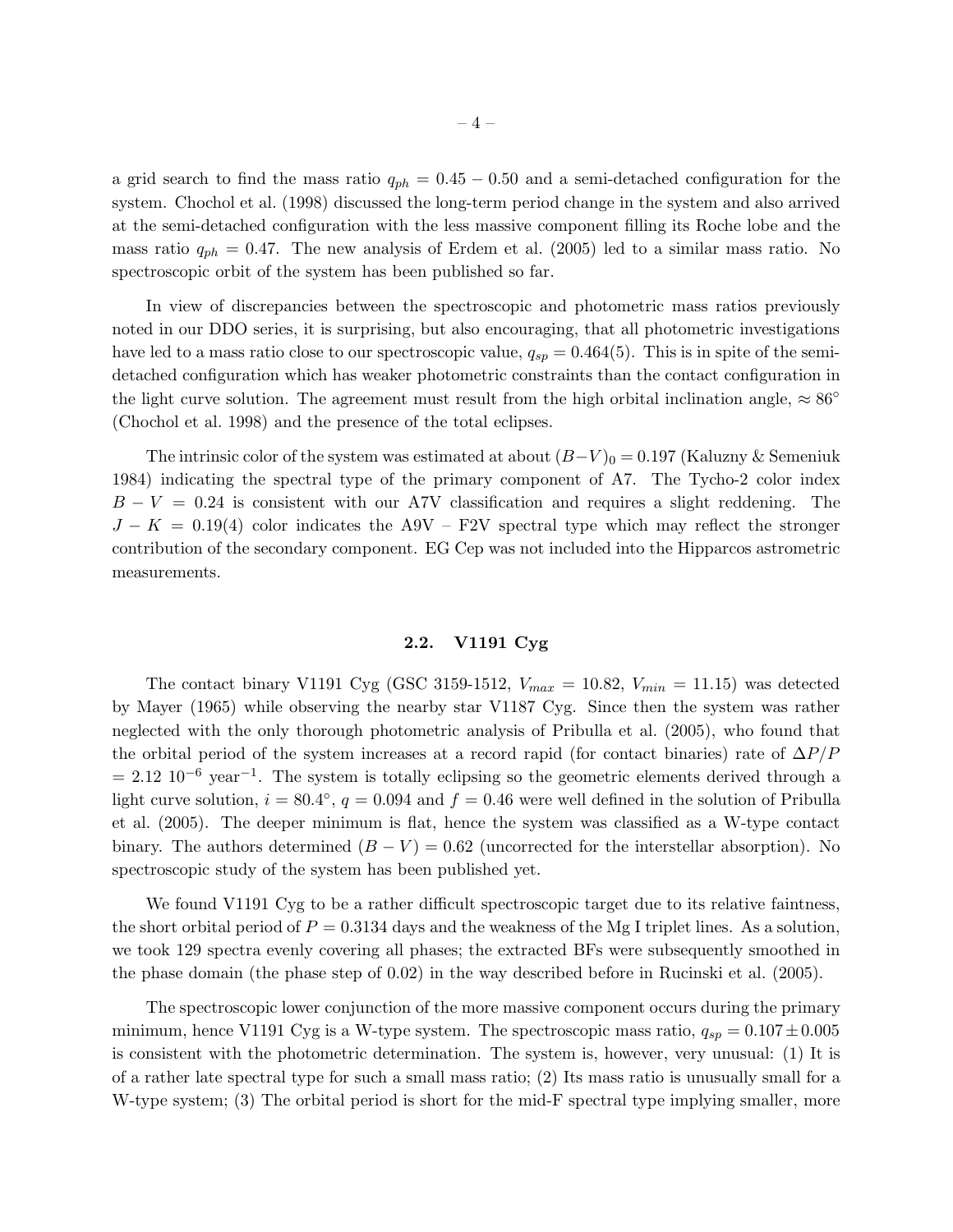compact components than for typical solar-type contact binaries. The 2MASS color,  $J - K = 0.318$ , corresponds to the F6V spectral type which is exactly what we see in the classification spectra. The Tycho-2 color,  $B - V = 0.39 \pm 0.10$  is too uncertain to draw any firm conclusions.

The variability of this system was found by the Hipparcos satellite. It is described there as a periodic variable of an unspecified variability type with the period  $P = 0.246661$  days. Later Duerbeck (1997), suggested that it is a contact binary with the orbital period twice the original Hipparcos value. Analysis of photometric observations of the binary is complicated by the rather low amplitude,  $\Delta V = 0.09$ . In the ASAS-3 survey Pojmanski (2002), the system appears with an undefined variability type and the best period of 21.846 days; however, the same observations, when phased with the double of the Hipparcos period, show a light curve with the minima of similar depths, a feature which is typical for contact binaries. Rather noisy observations can be found in the NSVS database (NSVS 11074663, http://skydot.lanl.gov/nsvs/nsvs.php). Except for those fragmentary observations, no other photometric or spectroscopic observations of V1003 Her are available.

Our spectroscopic observations show that V1003 Her is indeed a close binary, most likely of the W UMa type, but – because of the very small photometric amplitude – a full description and classification of the system is impossible at this point and would require a high-precision photometry. The projected total mass of the system,  $(M_1 + M_2) \sin^3 i = 0.672 \pm 0.009$  M<sub>o</sub>, the low photometric amplitude, the early spectral type (A7) and the absence of any third light, all indicate a very low inclination angle. The Hipparcos parallax,  $\pi = 4.64 \pm 1.66$  mas is of limited use because of its low relative accuracy. Our spectral type estimate, A7V, is consistent with the 2MASS infrared color,  $J - K = 0.234$ , but the Tycho-2 color index  $B - V = 0.38$  indicates a substantial reddening in the direction to V1003 Her,  $E(B - V) \approx 0.19$ .

## **2.4. BD+7**◦**3142 (Her)**

Variability of BD+7◦3142 was detected during the analysis of the ASAS data (Pojmanski 2002). It was classified as an eclipsing binary with the following ephemeris:  $HJD = 2\,452\,383.92 +$  $0.275277 \times E$  for the primary minima. No photometric or spectroscopic observations of the system have been published yet. Simultaneous photometry during our spectroscopic observations has led to determination of one light minimum at  $HJD = 2454188.8663(1)$ , which occurred at the phase 0.8366 of the ASAS prediction. Our spectroscopic conjunction agrees with this newly observed minimum.

The spectroscopic observations show  $BD+7°3142$  as a triple system with a third component stationary in radial velocities. The light contribution of the third component is  $L_3/(L_1+L_2)=0.50$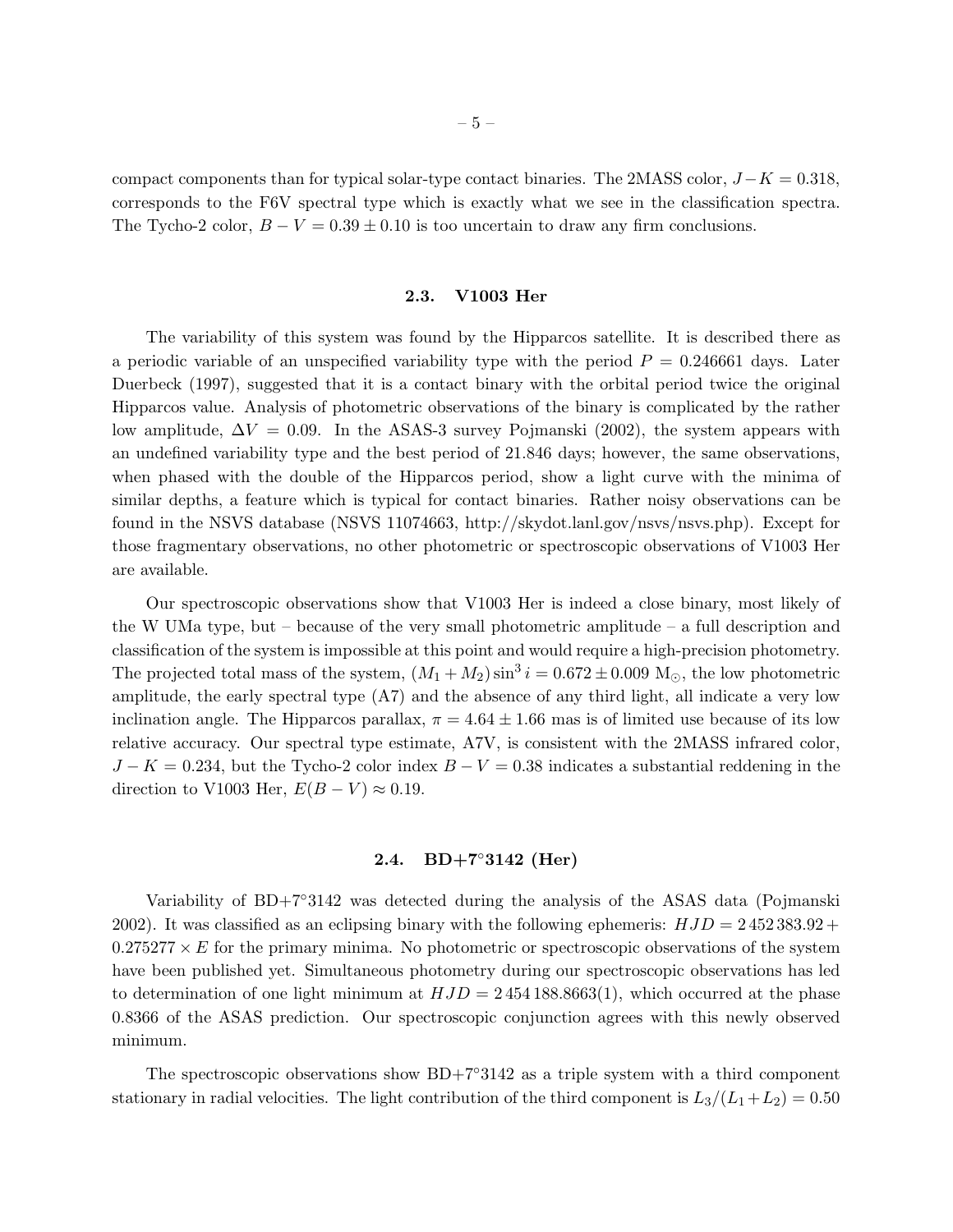at the brightness maximum of the eclipsing pair; its signature is narrow with  $V \sin i \leq 15$  km s<sup>-1</sup>, which is close to the resolution of our spectroscopy. After approximating the third peak by a Gaussian and its removal from the BFs, we obtained well-defined BFs of the eclipsing pair. The radial velocity of the third component,  $RV_3 = -69.2 \pm 1.4$  km s<sup>-1</sup> was found to be close to the center of mass velocity of the eclipsing pair,  $V_0 = -64.1 \pm 0.8$  km s<sup>-1</sup>, hence the third component appears to be a physical member of the system. The small difference of velocities is, very probably, a result of a slow mutual revolution. The system is not listed in the WDS catalogue as a previously recognized visual double (Mason et al. 2001).

The parallax of the system is unknown, but its absolute visual magnitude can be estimated using calibration of Rucinski & Duerbeck (1997) and the K2 spectral type  $((B - V)_0 = 0.74)$  at  $M_V = 4.84$ . A correction of the maximum visual magnitude of the combined system,  $V = 9.89$ , for the contribution of the third component, results in  $V_{12} = 10.33$  and then the distance  $d = 97$  pc.

By combining the proper motion of BD+7◦3142 adopted from the Tycho-2 catalogue (Høg et al. 2000) with the systemic radial velocity and the estimated distance, one obtains a large space velocity of 88 km s<sup>-1</sup>. The 2MASS color of BD+7°3142,  $J - K = 0.591$ , and the Tycho-2  $B - V = 0.92$  agree with our spectral type of K2V and is consistent with the very short period of the system.

## **2.5. V357 Peg**

The variability of V357 Peg (HD222994) was discovered during the Hipparcos mission. The system was correctly classified as a contact binary. The first photometry of V357 Peg, published by Yasarsoy et al. (2000), shows a typical W UMa-type light curve. The photometric amplitude is about 0.48 mag so the eclipses cannot be far from total (assuming our  $q_{sp} = 0.40$ ). No photometric or spectroscopic study of the system has been published yet in spite of a fairly large brightness of  $V_{max} = 9.06$ .

Our spectroscopic observations show that V357 Peg is a contact binary of the A type with the mass ratio of  $q = 0.401$  which is moderately large for this type. The total projected mass of the system  $(M_1 + M_2) \sin^3 i = 2.112 M_{\odot}$  is probably not far from the true total mass. Our spectra taken in August and September 2005 showed a dark photospheric spot on the secondary component which became visible just after the secondary minimum (Fig. 5). In addition to the main series of observations in 2005, V357 Peg had been shortly observed in 1997. These observations do not show any indication of the photospheric spots. All radial velocities are listed in Table 1, but the 1997 data were not used in orbital solution given in Table 2 to avoid any influence of the possibly imprecisely-known or variable period. An orbit based on the 1997 data ( $V_0 = -10.8$  km s<sup>-1</sup>,  $K_1 = 93.8$  km s<sup>-1</sup>,  $K_2 = 234.1$  km s<sup>-1</sup>,  $T_0 = 2,450,748.7496(12)$  for the spectroscopic conjunction) is consistent with the 2005 results.

The trigonometric parallax of the system,  $\pi = 6.00 \pm 1.56$  mas, is too imprecise to determine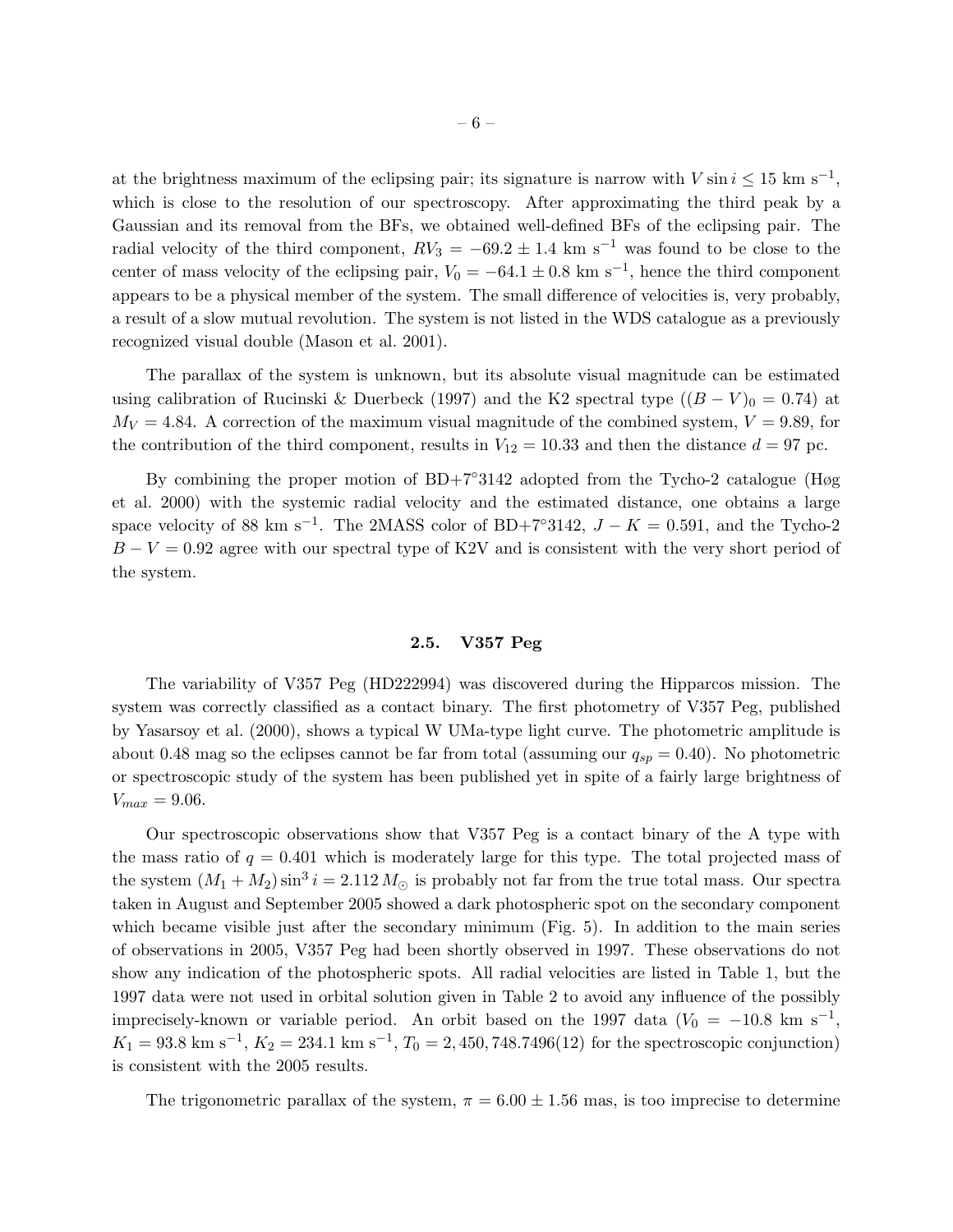reliably its absolute magnitude. Our estimate of the spectral type, F2V, agrees with both, the 2MASS color,  $J - K = 0.178$ , and the Tycho-2 color,  $B - V = 0.33$ .

## **2.6. V407 Peg**

V407 Peg (BD+14°5016;  $V_{max} = 9.28$ ) was found to be a variable during the Semi-Automatic Variability Search program at the Piwnice Observatory close to Torun<sup>,</sup> Poland (Maciejewski et al. 2002). The authors presented a moderate-precision  $BV$  photometry and the first ephemeris for the primary minima  $HJD = 2\,452\,558.1703 + 0.636889 \times E$ . The light curve of V407 Peg was that of a contact binary.

Later Maciejewski & Ligeza (2004) published 13 radial-velocity determinations based on spectra taken at the David Dunlap Observatory and processed using the BF formalism. Unfortunately, about a half of the available spectra were taken close to the orbital conjunctions making the derived spectroscopic elements ( $V_0 = 22.1 \pm 5.9$  km s<sup>-1</sup>,  $K_1 = 54.7 \pm 3.8$  km s<sup>-1</sup> and  $K_2 = 233.9 \pm 5.6$ km s<sup>-1</sup>) rather uncertain and in fact very different from our orbit which is based on 63 spectra. The most substantial difference is in the 8.7% larger sum of the semi-amplitudes resulting in the 29% larger total (projected) mass.

The star was not included in the Hipparcos mission. Its  $J - K$  color in the 2MASS catalogue (Skrutskie et al. 2006) is 0.181 corresponding to the F1 spectral type, which is consistent with the  $(B - V) = 0.35$  determined by Maciejewski et al. (2002). Our spectral classification is F0V.

The variability of V1123 Tau (visual double WDS 03350+1743) was discovered during the Hipparcos satellite mission. In the Hipparcos Variable Stars Annex, the star is classified as a  $\beta$  Lyrae eclipsing binary with the ephemeris for the primary minimum:  $HJD = 2458500.3570 + 0.399957 \times$ E. The binary is accompanied by a fainter companion ( $\rho = 4.3''$ ,  $\theta = 136°$  and  $\Delta V = 1.77$ ). The large error of the Hipparcos trigonometric parallax,  $\pi = 6.82 \pm 3.03$  mas, suggests that it was most likely corrupted by the presence of the visual companion.

Ozdarcan et al. (2006) published the first ground-based photometry of the system. Based on the observed color of the system,  $(B-V) = 0.684$ , the authors estimated the spectral type to be G6V which is much later than our direct classification of GOV. The rather red color and the wavelengthdependent depths of the minima were very probably a result of the neglected contribution of the late-type companion which was almost certainly entering the diaphragm of the photoelectric photometer. The third light of the visual companion appears to have caused the amplitudes of the system to be color-dependent: while in the U filter the full amplitude of the light curve was  $0.413$ mag, it was only  $0.352$  mag in the R filter.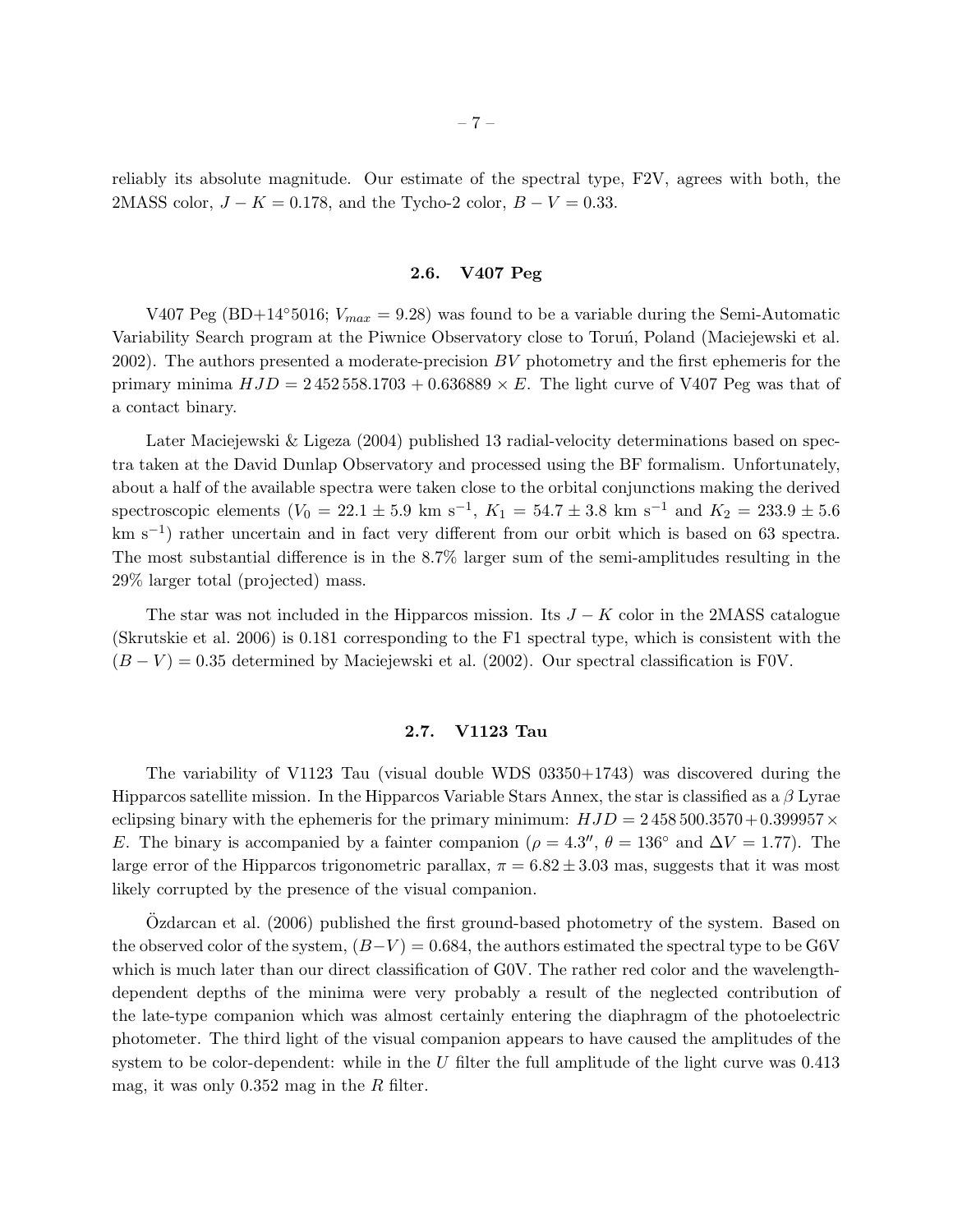The light of the visual companion was partially entering the spectrograph slit during periods of the poor seeing; it was however marginally visible in the extracted BFs with the relative contribution not larger than typically 0.02 – 0.03. Its radial velocity,  $V_3 = 29 \text{ km s}^{-1}$  was constant during our observing run and was fairly close to the center-of-mass velocity of eclipsing pair,  $V_0 = 25.2 \pm 0.6$  $km s^{-1}$ .

In addition to the recent observations reported here (September 2005 – March 2007), V1123 Tau was also observed in 2002 using the older CCD chip (see previous papers of this series) and the 1800 lines/mm grating. The resulting radial velocities, listed in Table 1, were not used in orbital solution given in Table 2 due to the long interval between the two datasets. The orbit based on the 2002 data ( $V_0 = 24.6$  km s<sup>-1</sup>,  $K_1 = 69.3$  km s<sup>-1</sup>,  $K_2 = 258.2$  km s<sup>-1</sup>,  $T_0 = 2,452,558.4581(8)$ for the spectroscopic conjunction) is consistent with the results from the new, better-defined data.

The lower conjunction of the more massive component corresponds to the time of the secondary minimum as given in the on-line database of ephemerides of eclipsing binary stars (see http://www.as.ap.krakow.pl/ephem/ and Kreiner, 2004); therefore V1123 Tau is W-type contact binary.

V1128 Tau (visual double WDS 03495+1255) is another Hipparcos discovery. Originally it was classified as a  $\beta$  Lyrae eclipsing binary with the 0.3043732 days orbital period. The eclipsing pair forms a relatively wide visual double with BD+12◦511B, separated by 14 arcsec. The visual companion at the position angle  $\theta = 196°$  was not entering our spectrograph slit which is permanently oriented in the E-W direction. The high-precision photometry of Tas et al. (2003) showed that the system is a totally eclipsing contact binary, with the totality lasting about 16 minutes. A subsequent light curve modeling led to  $q_{ph} = 0.48$  and the high orbital inclination angle of  $i = 85$ degrees. The light curve asymmetry, with the maximum following the primary minimum being brighter, was interpreted in terms of a cool spot on the cooler component.

Our spectroscopic mass ratio,  $q_{sp} = 0.534(6)$ , is in a reasonable but not perfect consistency with the photometric estimate. However, we could not see any evidence of dark photospheric spots on either of the components in our BFs. The lower conjunction of the more massive component coincides with the deeper eclipse so that V1128 Tau is definitely a W-type contact binary.

In addition to our recent observations reported here (December 2005 – March 2007), V1128 Tau had been shortly observed in 1997 and in 2003 using the old CCD detector and the 1800 lines/mm grating. The resulting radial velocities, listed in Table 1, were not used in orbital solution given in Table 2. The corresponding orbit  $(V_0 = -14.5 \text{ km s}^{-1}, K_1 = 127.1 \text{ km s}^{-1}, K_2 = 243.4 \text{ km s}^{-1},$  $T_0 = 2,451,119.0927(5)$  for the spectroscopic conjunction) is consistent with the results from the new data.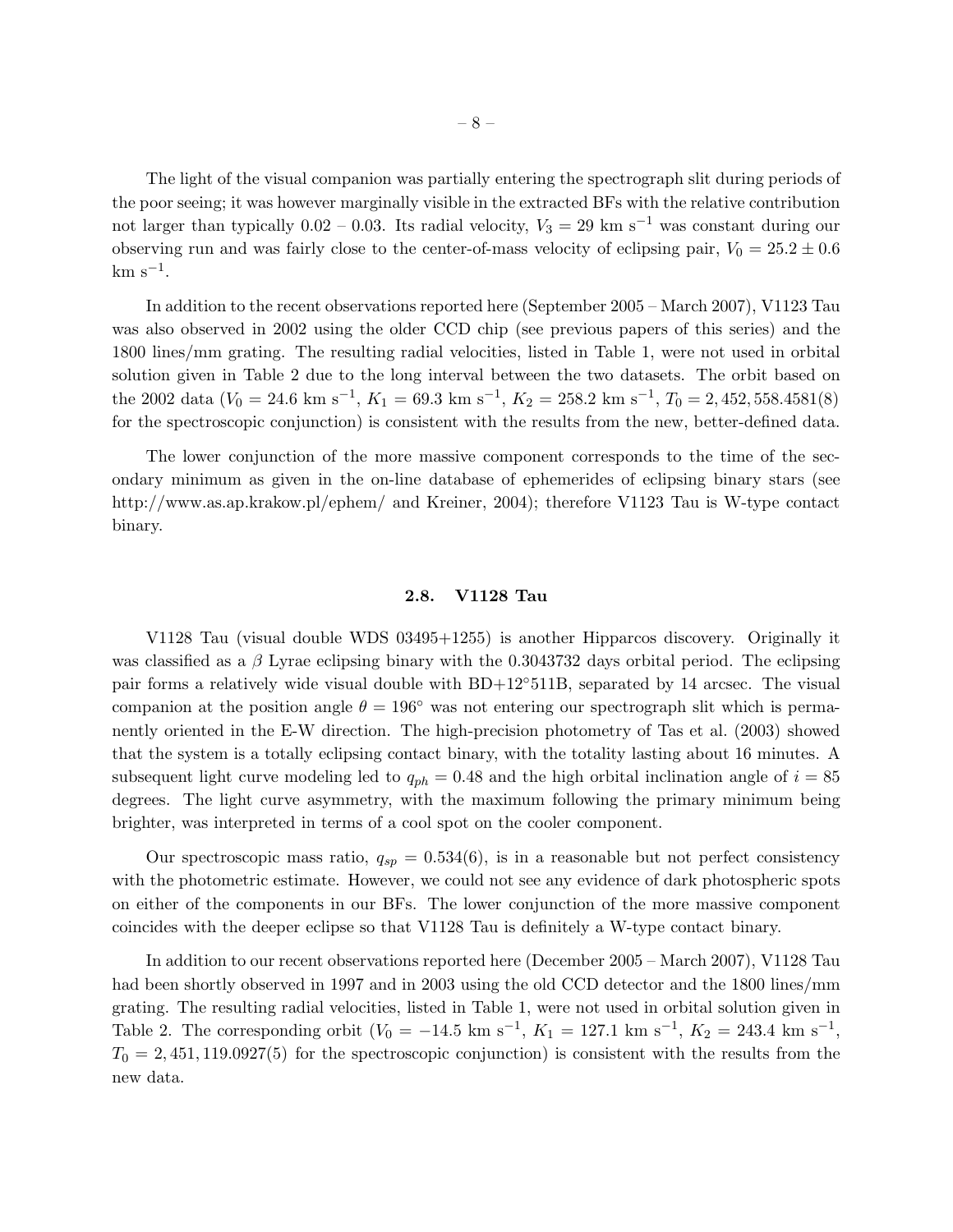The presence of the visual companion to the contact binary makes the Hipparcos parallax,  $\pi = 1.71 \pm 6.27$  mas, rather uncertain (see Pribulla & Rucinski (2006)). There is a disparity between  $J - K = 0.454$ , as determined from the 2MASS survey, implying a spectral type later than G6V and our spectral type estimate, F8V; this disparity is probably caused by the late-type companion.

The photometric variability of HH UMa was discovered by the Hipparcos mission where it was classified as a periodic variable with  $P = 0.187747$  days. On the basis of the color-period relation, Duerbeck (1997) concluded that it is very probably a genuine contact binary with twice the Hipparcos period. The ground-based observations of Pribulla et al. (2003) supported the contact binary nature of HH UMa; they also gave an improved ephemeris:  $HJD = 2\,452\,368.3979 +$  $0.3754937 \times E$ . Due to the partial eclipses, the mass ratio could not be reliably determined and was estimated as  $q_{ph} \approx 0.35 - 0.45$ .

Our spectroscopy definitely shows a contact-binary nature of HH UMa and gives  $q_{sp} = 0.295(3)$ . The low projected total mass,  $(M_1 + M_2) \sin^3 i = 0.826 M_{\odot}$ , together with low amplitude of the light curve, 0.17 mag, support the low inclination angle, as found in the photometric analysis.

The trigonometric parallax of the system,  $\pi = 4.50 \pm 1.78$  mas, is too imprecise to draw any conclusions on its absolute magnitude. The 2MASS color of the system,  $J - K = 0.572$ , agrees fairly well with our estimate of the spectral type, F5V. The Tycho-2  $B - V = 0.50$  corresponds to the F7V spectral type.

PY Vir (GSC 4961-667) was found on Stardial images to be a variable of the W UMa type (Wils & Dworak 2003). The system is also known as an X-ray source (1RXS J131032.4-040934). No photometric or spectroscopic analysis of PY Vir has been published yet. A minimum observed photometrically in parallel with the spectroscopic observations  $(HJD = 2554201.7944)$  was used for a preliminary improvement of the ephemeris used for phasing of our spectroscopy.

The broadening functions of PY Vir based on the 2007 observations show the presence of a third component with a constant radial velocity,  $V_3 = -32.9 \pm 4.1$  km s<sup>-1</sup>; this velocity is rather different from the systemic velocity of the contact binary,  $V_0 = -14.66$  km s<sup>-1</sup>. A few additional, low quality spectra of PY Vir taken in poor-weather conditions on February 19, 2008 (not listed in Table 1) give  $V_3 = -23.3 \pm 3.7$  km s<sup>-1</sup> (at the mean HJD = 2454515.883) so that we have an indication of a change in  $V_3$ . The velocities of the close binary from these additional observations are not precise enough to see if the motion of the third component is reflected in systemic radial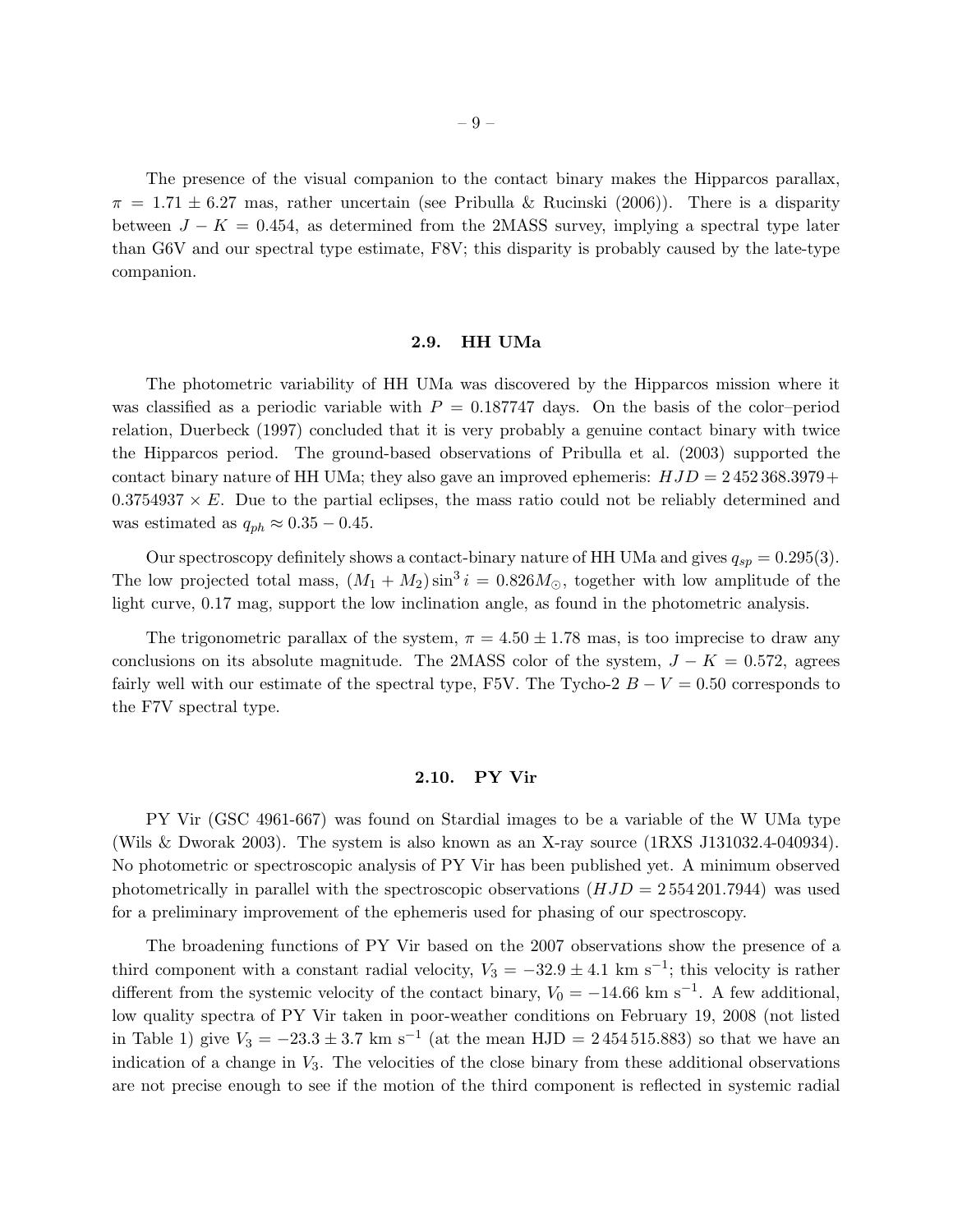velocity of the eclipsing pair. The third component may be a binary itself; otherwise, the velocity changes may result from its low mass and a relatively fast orbital motion in a tight triple system. We consider the latter possibility as a relatively probable and more exciting one, but its verification would require observations over several seasons.

PY Vir has not been known to be a multiple system; it is also not listed in the WDS catalogue. A lunar occultation of the system in July 1984 did not reveal presence of any visual companion (Evans et al. 1985), hence the separation of components is probably very small. Moreover, the light contribution of the third component is fairly small, only about  $L_3/(L_1 + L_2) = 0.08$ , at the maximum light of the eclipsing pair.

The 2MASS color of the system,  $J - K = 0.572$ , indicates the K2V spectral type, which is consistent with our spectral classification. The orbital period of the system, 0.311 days, is rather long for such a late spectral type (it would be more consistent with late  $F$ ) so that the system may be close but detached. The shape of the broadening function (see Figure 4) with a gap between the two peaks is not inconsistent with this possibility. The Tycho-2  $(B - V)$  color is rather uncertain to draw any conclusions,  $B - V = 0.80 \pm 0.06$ .

With the new ten short-period binaries, this paper brings the number of the systems studied at the David Dunlap Observatory to 120. Almost all systems of this group have been rather neglected and little has been known about them.

The highlights of this series are: (1) the triple systems  $BD+7°3142$  and PY Vir, both with short-period, late spectral-type (K2V) binaries; (2) both of the above are interesting:  $BD+7°3142$ is a high space-velocity system while PY Vir maybe a very close, but detached binary; (3) the spotted contact binary, V1128 Tau, with a large spot on the secondary component, (4) V1191 Cyg, the unusual, W-type contact binary with the small mass ratio of 0.107 and a relatively short-period, observed during the rapid mass-transfer stage. V1191 Cyg has an unexpectedly short orbital period for its F6V spectral type implying smaller components than for typical solar-composition, solarage contact binaries; this may be an indication of its old population characteristics, similar to those of binaries in globular clusters (Rucinski 2000). None of the systems had been observed spectroscopically before (except for the measurements of the rotational velocity of the EG Cep primary component (Etzel & Olson 1993)).

We express our thanks to Michal Siwak, George Conidis, Wojtek Pych, and Mel Blake for their contribution to the observations and to Wojtek Pych for his cosmic-ray removal code.

Support from the Natural Sciences and Engineering Council of Canada to SMR and SWM and from the Polish Science Committee (KBN grants PO3D 006 22 and P03D 003 24) to WO is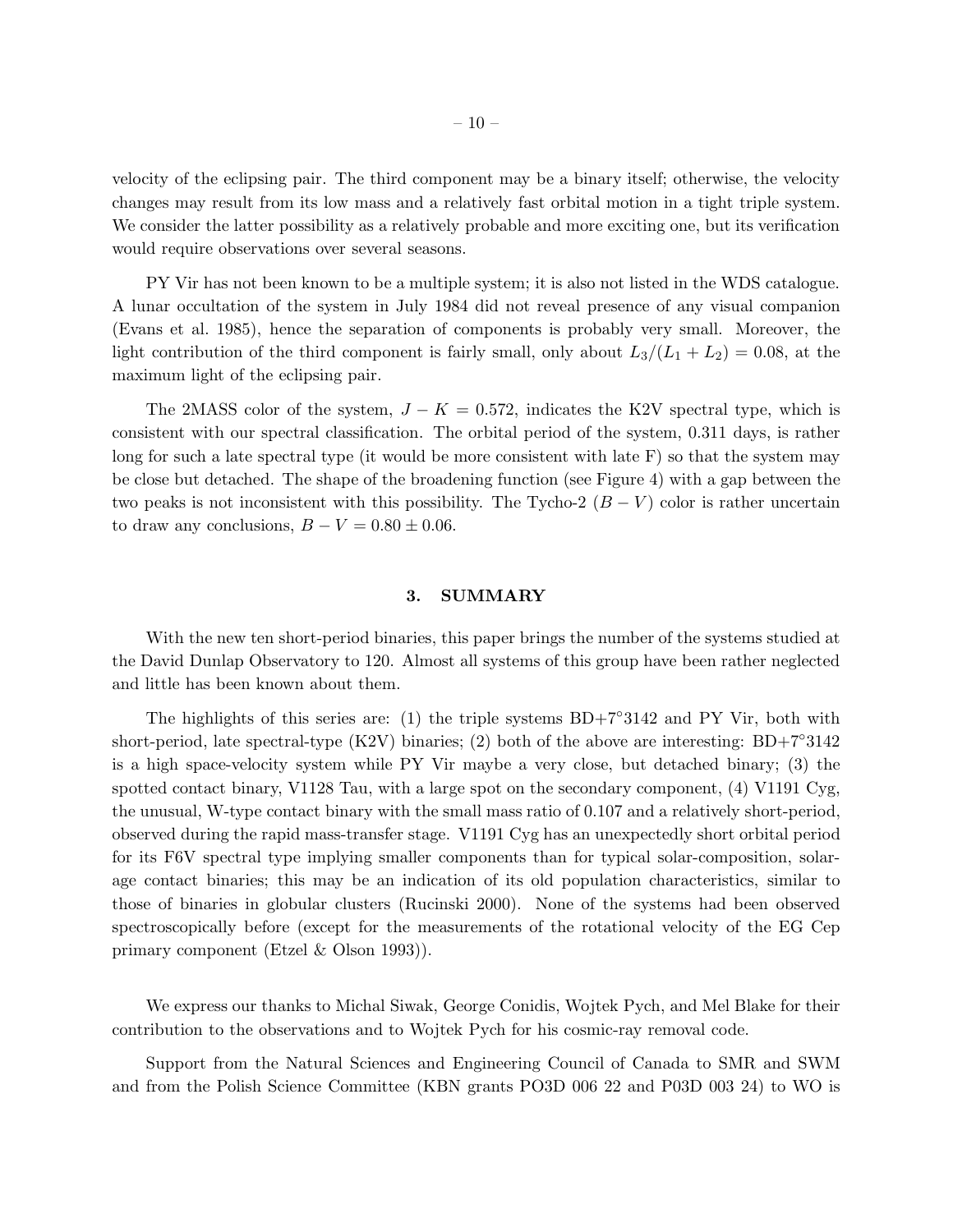acknowledged with gratitude. The travel of TP to Canada has been supported by a Slovak Academy of Sciences VEGA grant 2/7010/7.

The research made use of the SIMBAD database, operated at the CDS, Strasbourg, France and accessible through the Canadian Astronomy Data Centre, which is operated by the Herzberg Institute of Astrophysics, National Research Council of Canada. This research made also use of the Washington Double Star (WDS) Catalog maintained at the U.S. Naval Observatory.

Bessell, M.S. 1979, PASP, 91, 589

- Chochol, D., Pribulla, T., Rovithis-Livaniou, H., Rovithis, P., Kranidiotis, A. 1998, Contrib. Astron. Obs. Skalnaté Pleso, 28, 51
- Cox, A. 2000, Allen's Astrophysical Quantities, Springer Verlag
- Duerbeck, H.W. 1997, Inf. Bull. Variable Stars., No. 4513
- Erdem, A., Budding, E., Demircan, O., Degirmenci, Ö., Gülmen, Ö., Sezer, C. 2005, Astron. Nachrichten, 326, 332
- European Space Agency. 1997. The Hipparcos and Tycho Catalogues (ESA SP-1200)(Noordwijk: ESA) (HIP)
- Etzel, P.B., Olson, E.C. 1993, AJ, 106, 1200
- Evans, D.S., Edwards, D.A., Frueh, M., McWilliam, A., Sandmann, W. H. 1985, AJ, 90, 2360
- Høg, E., Kuzmin, A, Bastian, U., Fabricius, C., Kuimov, K., Lindegren, L., Makarov, V.V., Roesser, S. 1998, A&A, 335, L65-L68
- Høg, E., Fabricius, C., Makarov, V.V., Urban, S., Corbin, T., Wycoff, G., Bastian, U., Schwekendiek, P., & Wicenec, A. 2000, A&A, 355L, 27
- Kaluzny, J., Semeniuk, I. 1984, Acta Astronomica, 34, 433
- Kazarovets, A. V., Samus, N. N., Durlevich, O. V., Frolov, M. S., Antipin, S. V., Kireeva, N. N., Pastukhova, E. N. 1999, Inf. Bull. Var. Stars, 4659
- Kreiner, J.M. 2004, Acta Astron., 54, 207
- van Leeuwen, F. 2007, Hipparcos, the New Reduction of the Raw Data, Springer, 2007
- Maciejewski, G., Karska, A., Niedzielski, A. 2002, Inf. Bull. Variable Stars, No. 5343
- Maciejewski, G., Ligeza, P. 2004, Inf. Bull. Variable Stars, No. 5504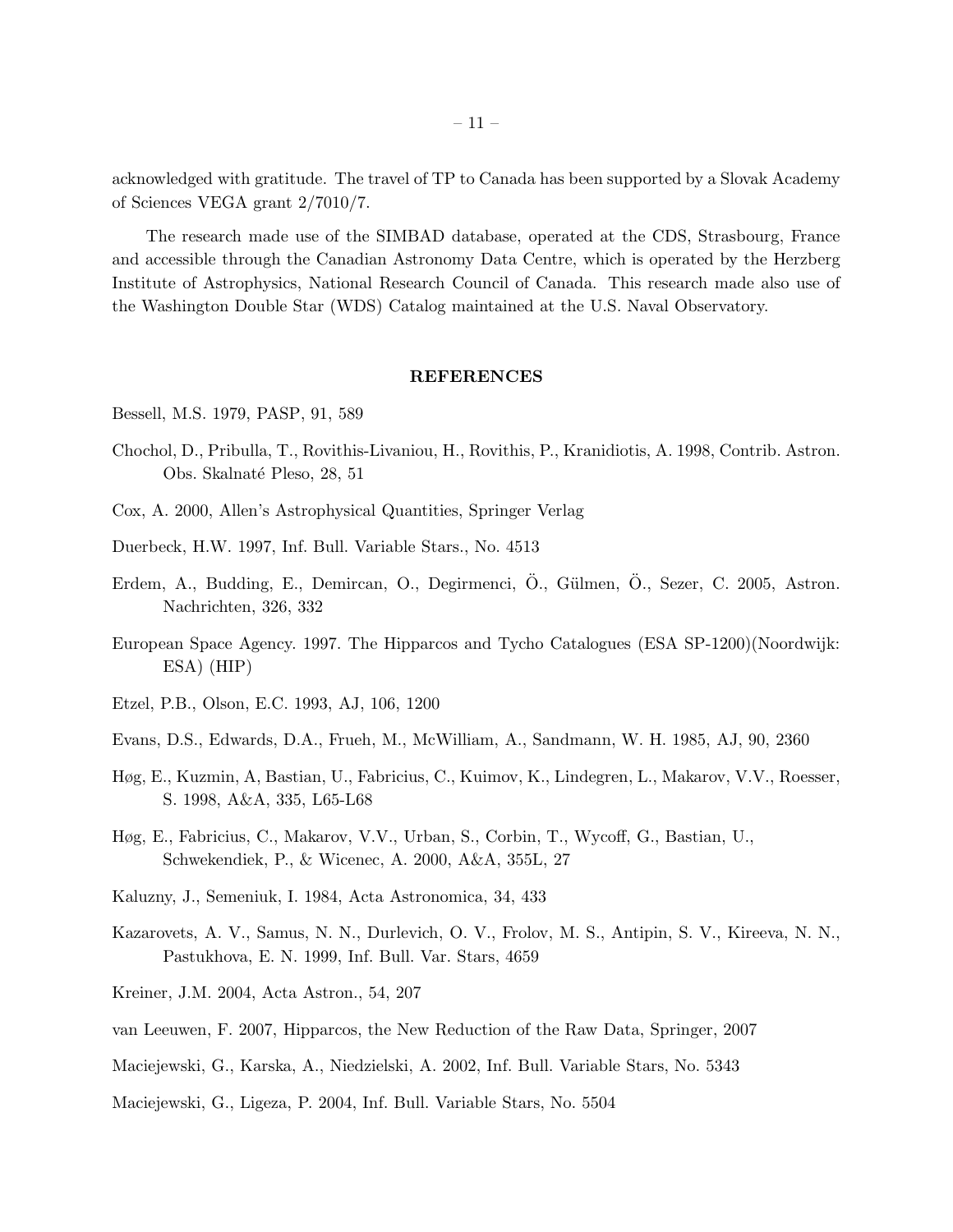- Mason, B.D., Wycoff, G.L., Hartkopf, W.I., Douglass, G.G., & Worley, C.E. 2001, AJ, 122, 3466 (WDS)
- Mayer, P. 1965, Bull. Astron. Obs. Czechosl., 16, 255.
- Mochnacki, S. W. 1981, AJ, 245, 650
- Ozdarcan, O., Topcu, A.T., Evren, S., Tas, G. 2006, Inf. Bull. Variable Stars, No. 5688 ¨
- Pojmanski, G. 2002, Acta Astr., 52, 397
- Pribulla, T., Parimucha, S., Chochol, D., Vaňko, M. 2003, Inf. Bull. Variable Stars, No. 5414
- Pribulla, T., Vaňko, M., Chochol, D., Parimucha, Š., Baludanský, D. 2005, Ap&SS, 296, 281
- Pribulla, T., Rucinski, S.M. 2006, AJ, 131, 2986
- Pribulla, T., Rucinski, S.M., Lu, Wenxian, Mochnacki, S.W., Conidis, G., Blake, R.M., DeBond, H., Thomson, J.R., Pych, W., Ogloza, W., Siwak, M. 2006, AJ, 132, 769 (Paper XI)
- Pribulla, T., Rucinski, S.M., Conidis, G., DeBond, H., Thomson, J.R., Gazeas, K., Ogloza, W. 2007, AJ, 133, 1977 (Paper XII)
- Pych, W. 2004, PASP, 116, 148
- Rucinski, S.M. 2000, AJ, 120, 319
- Rucinski, S.M. 2002a, AJ, 124, 1746 (Paper VII)
- Rucinski, S.M., & Duerbeck, H.W. 1997, PASP, 109, 1340
- Rucinski, S.M., Kaluzny, J. 1981, Acta Astron., 31, 409
- Rucinski, S.M., Pych, W., Ogloza, W., DeBond, H. Thomson, J.R., Mochnacki, S.W.,Capobianco, C.C. Conidis, G., & Rogoziecki, P. 2005, AJ, 130, 767
- Skrutskie, M.F., Cutri, R.M., Stiening, R. et al. 2006, AJ, 131, 1163
- Strohmeier, W. 1958, Kl. Veröff. Bamberg, 21, 22
- Tas G., Evren, S., Cakirli, O., Ibanoglu, C 2003, A&A, 411, 161
- Yasarsoy, B., Sipahi, E., Keskin, V. 2000, Inf. Bull. Variable Stars, No. 4866
- Wils, P., Dworak, S.W. 2003, Inf. Bull. Variable Stars, No. 5425

This preprint was prepared with the AAS IATEX macros v5.2.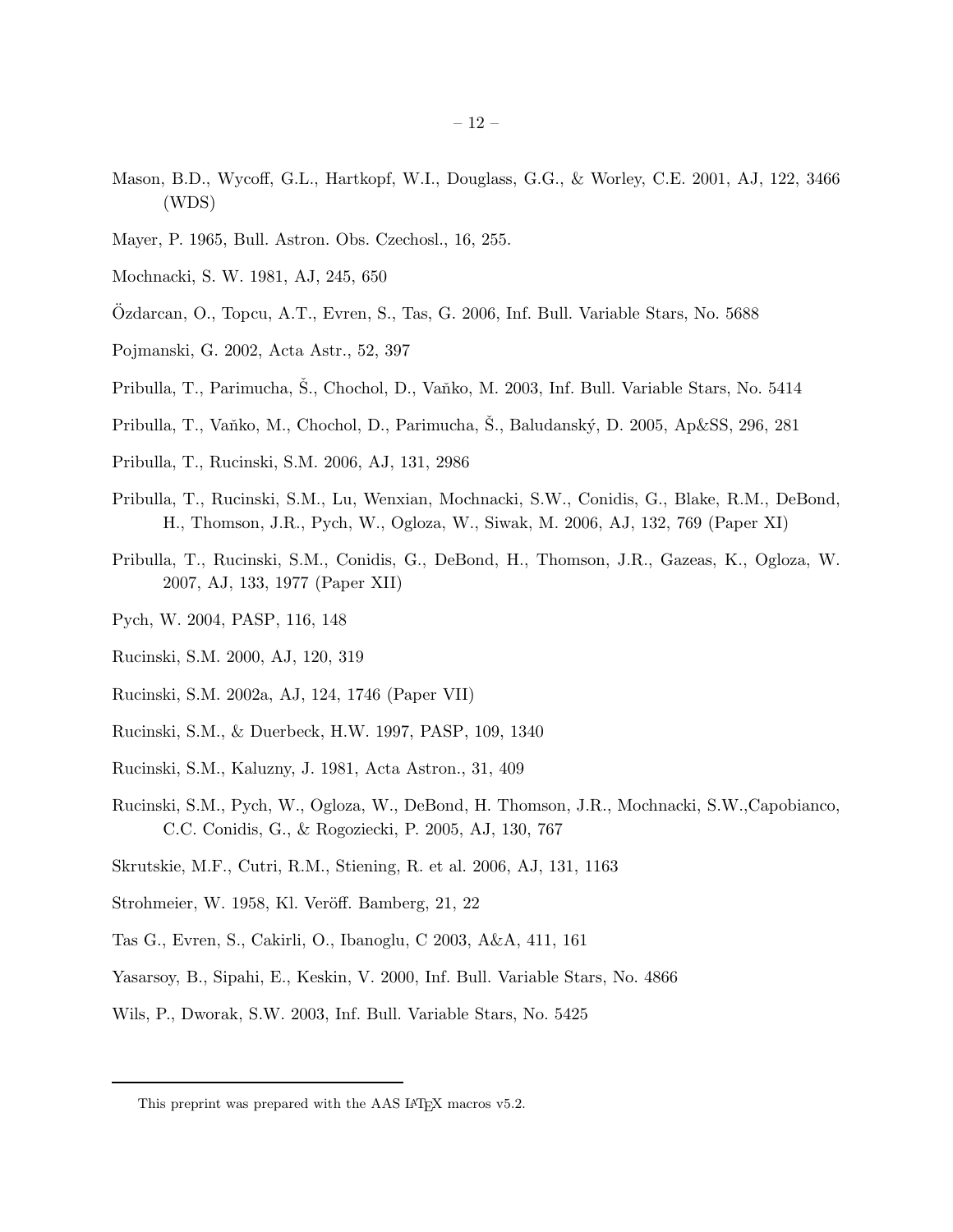Captions to figures:

Fig. 1.— Radial velocities of the systems EG Cep, V1191 Cyg, V1003 Her and BD+7◦3142 (in Hercules) are plotted in individual panels versus the orbital phases. The lines give the respective circular-orbit (sine-curve) fits to the RV's. EG Cep is very probably a detached or semi-detached binary, V1003 Her is close binary of uncertain type while V1191 Cyg and BD+7◦3142 are contact binaries. BD+7◦3142 is member of triple system with a relatively bright third component. The circles and triangles in this and the next two figures correspond to components with velocities  $V_1$ and  $V_2$ , as listed in Table 1, respectively. The component eclipsed at the minimum corresponding to  $T_0$  (as given in Table 2) is the one which shows negative velocities for the phase interval  $0.0-0.5$ and which is the more massive one. Short marks in the lower parts of the panels show phases of available observations which were not used in the solutions because of the spectral line blending.

Fig. 2.— The same as for Figure 1, but for V357 Peg, V407 Peg, V1123 Tau, and V1128 Tau. All four systems are contact binaries. V1123 Tau and V1128 Tau are members of relatively wide visual binaries.

Fig. 3.— The same as for Figures 1 and 2, for the two remaining systems HH UMa, and PY Vir. Both are typical contact binaries.

Fig. 4.— The broadening functions (BFs) for all ten systems of this group, selected for phases close to 0.25 or 0.75. The phases are marked by numbers in individual panels. The third star features in the BFs of the contact binaries BD+7◦3142 and PY Vir are strong and clearly visible. All panels have the same horizontal range,  $-500$  to  $+500$  km s<sup>-1</sup>.

Fig. 5.— The broadening functions (BFs) of V357 Peg determined from observations between August 25 and September 6, 2005. The original BFs were binned into 0.02 phase intervals and smoothed by convolution with a Gaussian profile ( $\sigma = 0.02$  in phase). The dark feature drifting through the secondary component profile is very probably a large photospheric spot. Its signature appears to be variable, especially around the phase 0.75 implying that the spot may have changed its position during the two weeks of our observations.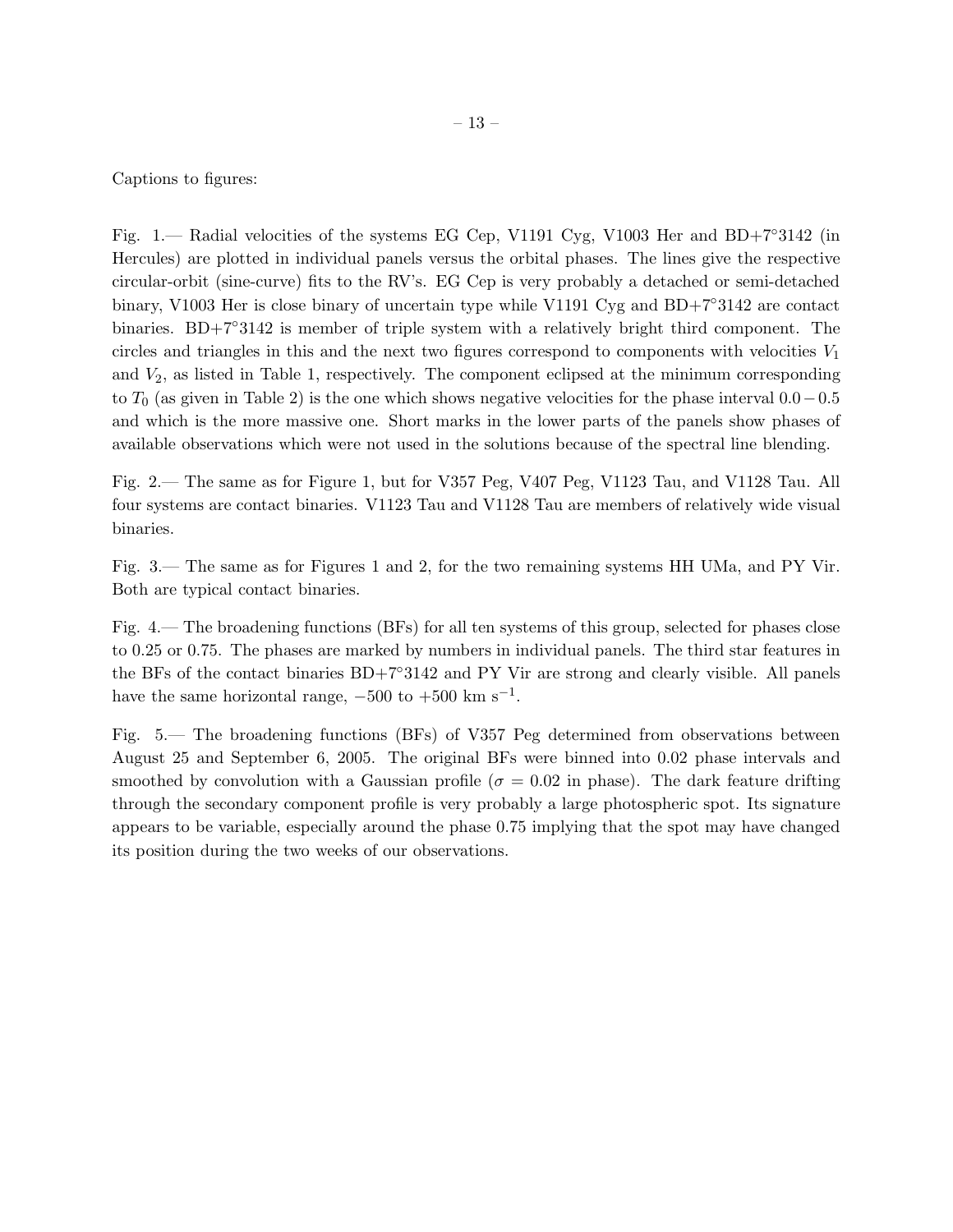

Fig. 1.— Radial velocities of the systems EG Cep, V1191 Cyg, V1003 Her and BD+7◦3142 (in Hercules) are plotted in individual panels versus the orbital phases. The lines give the respective circular-orbit (sine-curve) fits to the RV's. EG Cep is very probably a detached or semi-detached binary, V1003 Her is close binary of uncertain type while V1191 Cyg and BD+7◦3142 are contact binaries. BD+7◦3142 is member of triple system with a relatively bright third component. The circles and triangles in this and the next two figures correspond to components with velocities  $V_1$ and  $V_2$ , as listed in Table 1, respectively. The component eclipsed at the minimum corresponding to  $T_0$  (as given in Table 2) is the one which shows negative velocities for the phase interval  $0.0-0.5$ and which is the more massive one. Short marks in the lower parts of the panels show phases of available observations which were not used in the solutions because of the components blending in broadening functions.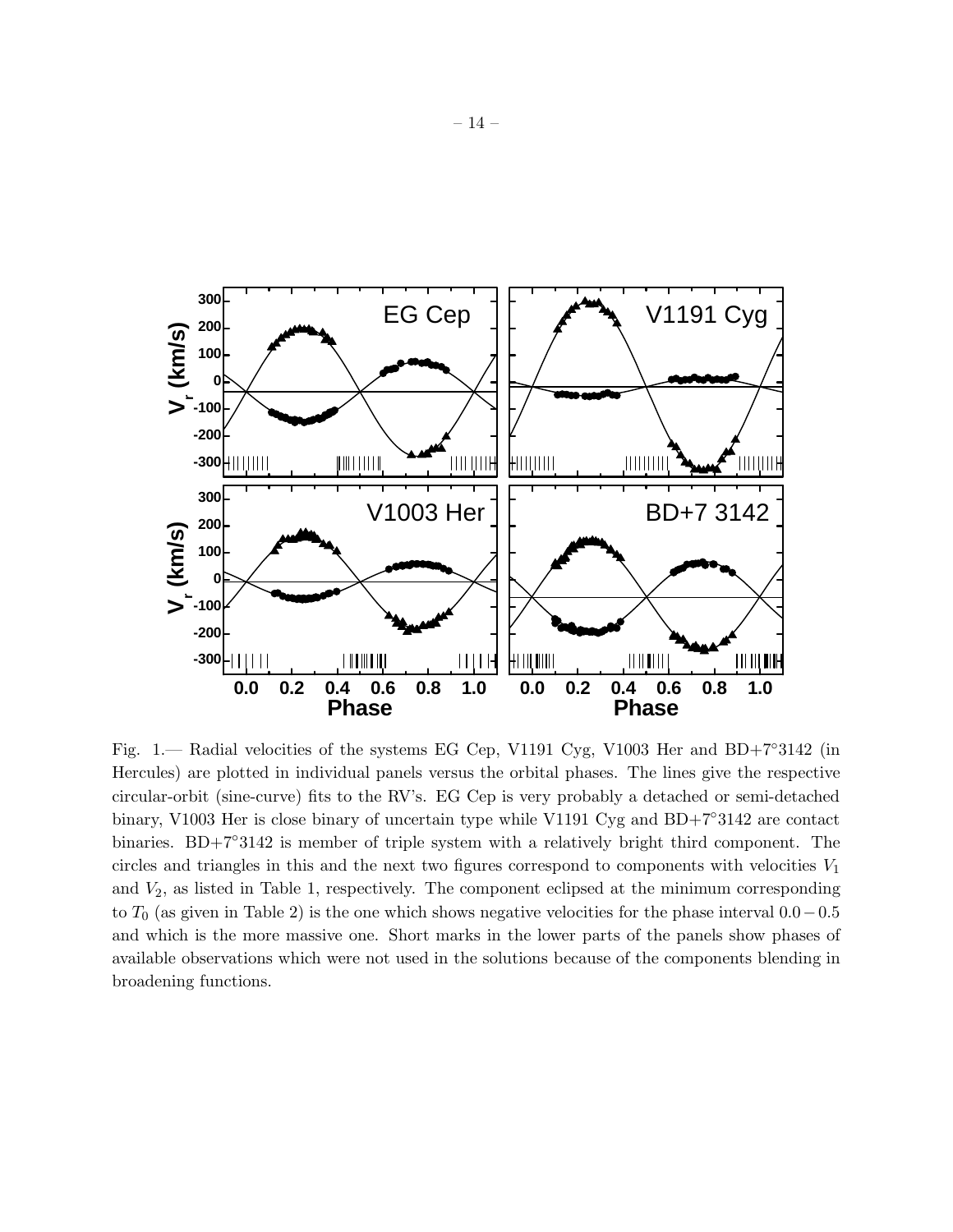

Fig. 2.— The same as for Figure 1, but for V357 Peg, V407 Peg, V1123 Tau, and V1128 Tau. All four systems are contact binaries. V1123 Tau and V1128 Tau are members of relatively wide visual binaries.



Fig. 3.— The same as for Figures 1 and 2, for the two remaining systems HH UMa, and PY Vir. Both are typical contact binaries.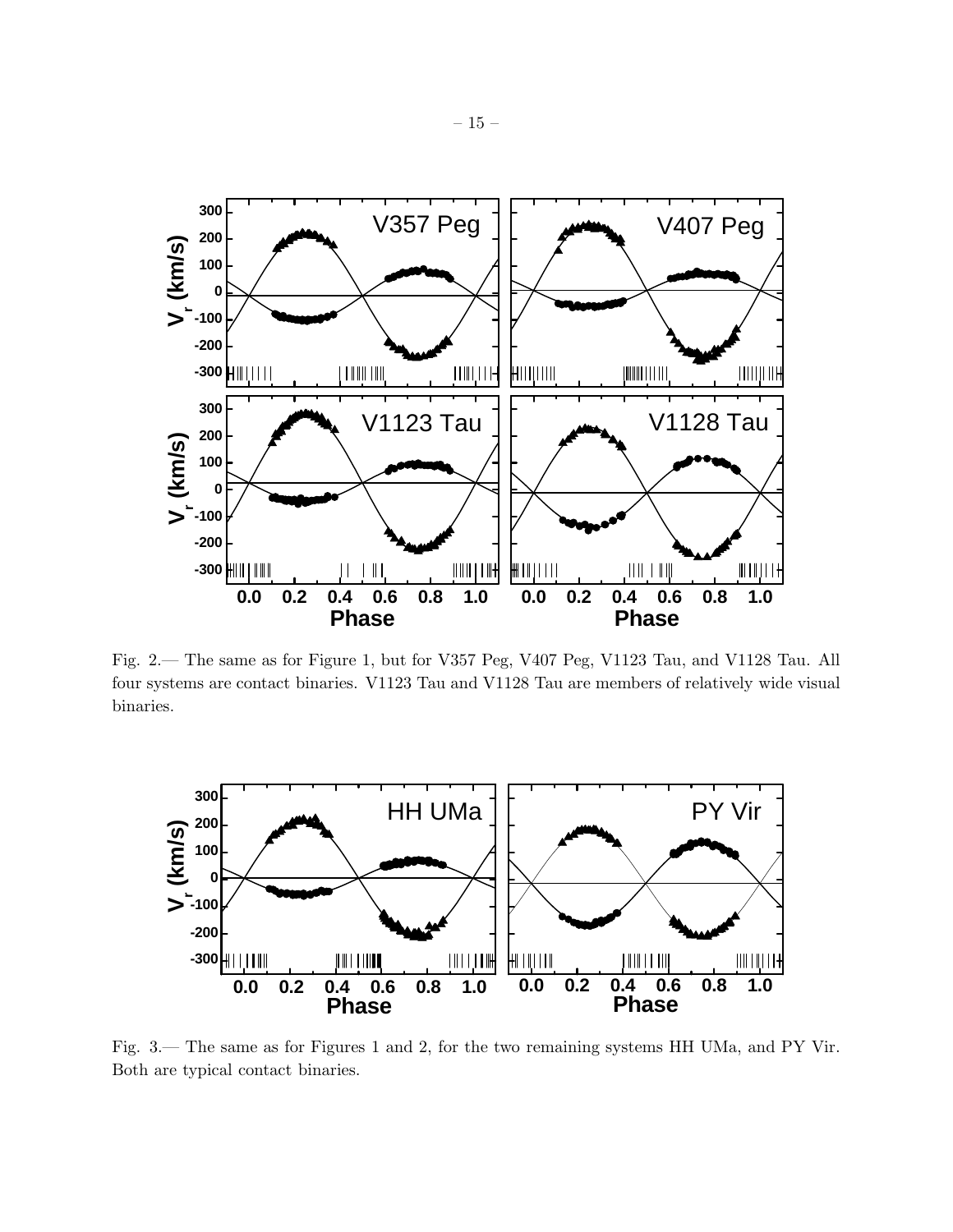

Fig. 4.— The broadening functions (BFs) for all ten systems of this group, selected for phases close to 0.25 or 0.75. The phases are marked by numbers in individual panels. The third star features in the BFs of the contact binaries BD+7◦3142 and PY Vir are strong and clearly visible. All panels have the same horizontal range,  $-500$  to  $+500$  km s<sup>-1</sup>.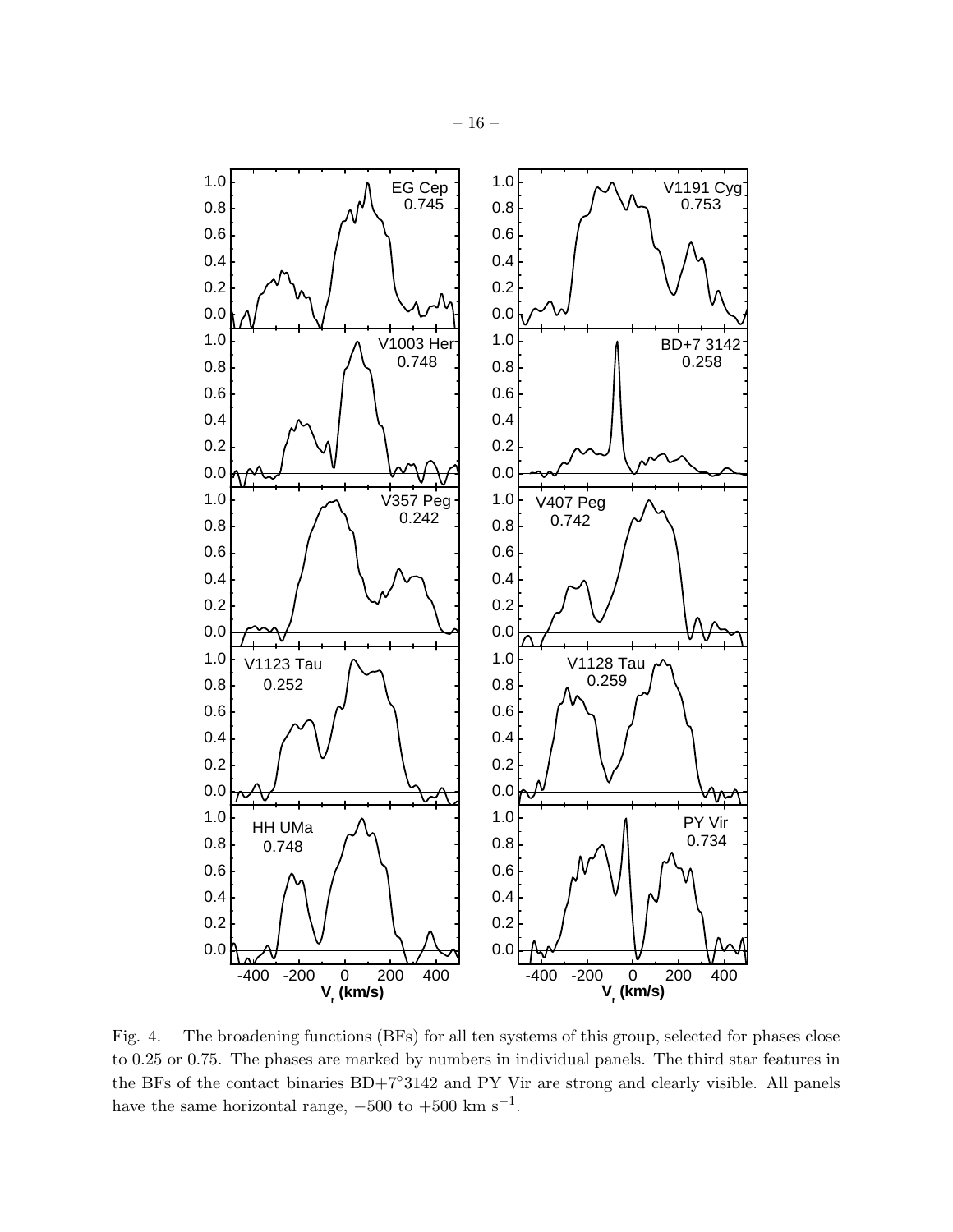

Fig. 5.— The broadening functions (BFs) of V357 Peg determined from observations between August 25 and September 6, 2005. The original BFs were binned into 0.02 phase intervals and smoothed by convolution with a Gaussian profile ( $\sigma = 0.02$  in phase). The dark feature drifting through the secondary component profile is very probably a large photospheric spot. Its signature appears to be variable, especially around the phase 0.75 implying that the spot may have changed its position during the two weeks of our observations.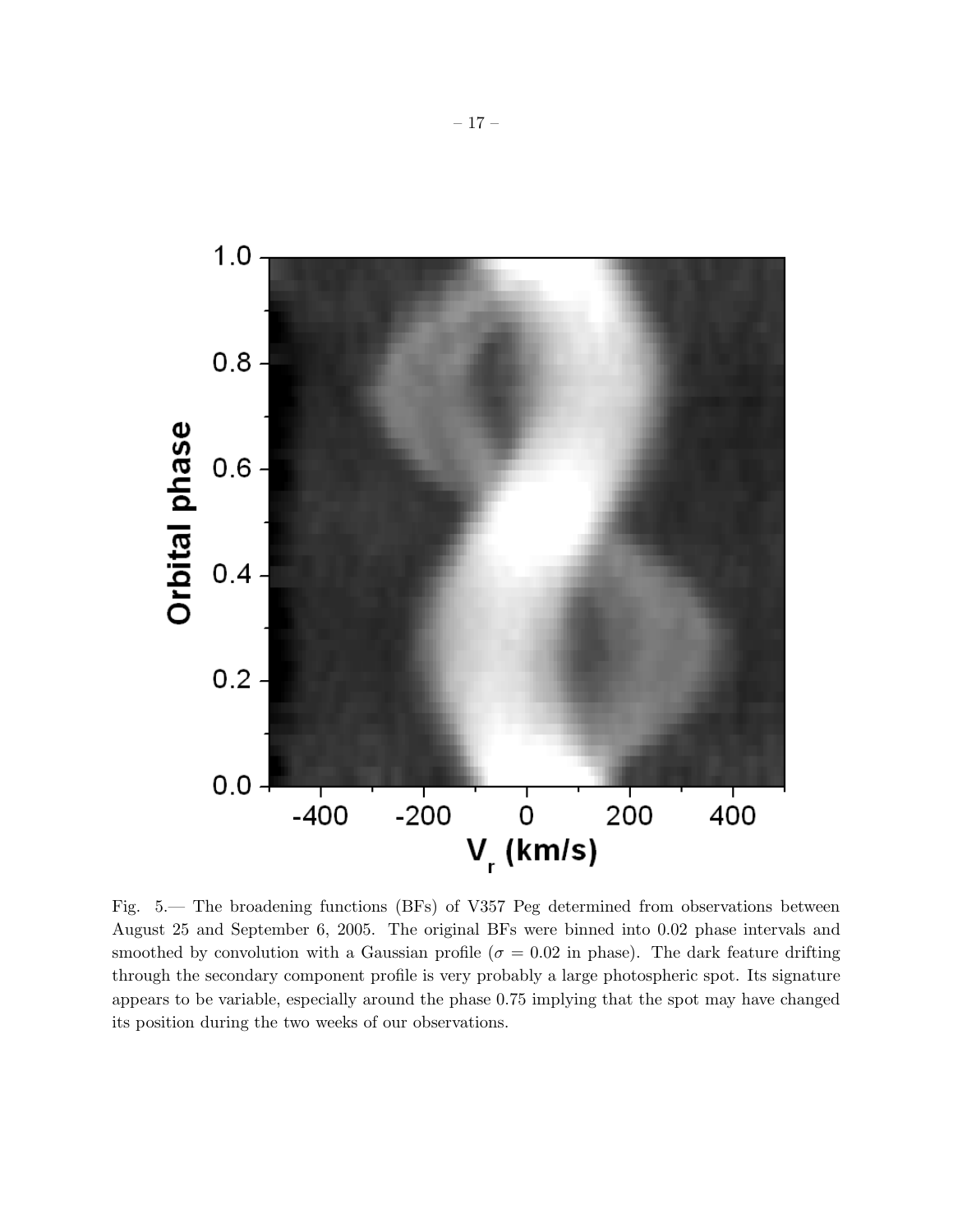| $HJD-2,400,000$ | V1<br>$\mathrm{[km\;s^{-1}]}$ | $W_1$ | $V_2$<br>$\mathrm{[km\ s^{-1}]}$ | W,   | Phase  |
|-----------------|-------------------------------|-------|----------------------------------|------|--------|
| 54251.6402      | $-139.75$                     | 1.00  | 190.61                           | 1.00 | 0.2919 |
| 54251.6582      | $-134.70$                     | 1.00  | 183.19                           | 0.00 | 0.3250 |
| 54251.6736      | $-120.90$                     | 1.00  | 162.99                           | 0.00 | 0.3533 |
| 54251.6902      | $-106.37$                     | 1.00  | 167.77                           | 0.00 | 0.3837 |
| 54251.7059      | 0.00                          | 0.00  | 0.00                             | 0.00 | 0.4126 |
| 54251.7222      | 0.00                          | 0.00  | 0.00                             | 0.00 | 0.4425 |
| 54251.8037      | 0.00                          | 0.00  | 0.00                             | 0.00 | 0.5921 |
| 54251.8199      | 48.14                         | 1.00  | $-211.99$                        | 0.00 | 0.6218 |
| 54251.8363      | 53.42                         | 1.00  | $-258.35$                        | 0.00 | 0.6520 |
| 54251.8527      | 72.41                         | 1.00  | $-254.16$                        | 0.00 | 0.6820 |

Table 1. DDO radial velocity observations (the full table is available only in electronic form)

Note.  $\blacksquare$  The table gives the RV's  $V_i$  for observations described in the paper. The first 10 rows of the table for the first program star, EG Cep, are shown. Observations leading to entirely inseparable broadening function peaks are given zero weight; these observations may be eventually used in more extensive modeling of broadening functions. Zero weight are assigned to observations of marginally visible peaks of the secondary component (mainly in case of EG Cep). The RV's designated as *V*<sup>1</sup> correspond to the more massive component; it was always the component eclipsed during the minimum at the epoch *T*<sup>0</sup> (this not always corresponds to the deeper minimum and photometric phase 0.0). The phases correspond to  $T_0$  and periods given in Table 2. For V1191 Cyg, where we used phase-smoothed BFs heliocentric Julian dates are omitted.